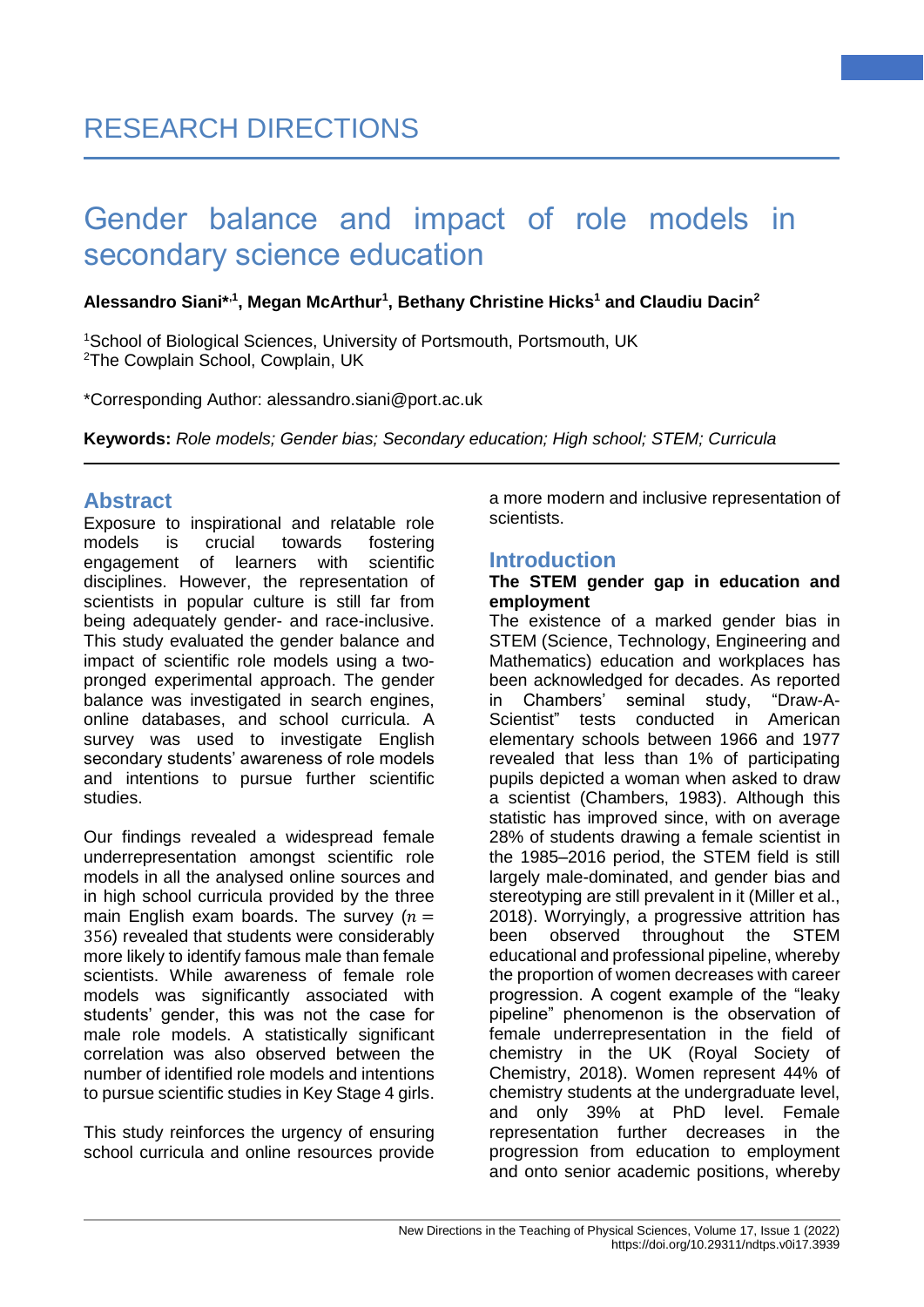women constitute only 29% of non-professorial staff and 9% of professors. While the "leaky pipeline" is an effective metaphor to model female attrition in an academic context, it has been argued that some of its assumptions are too simplistic to account for the diverse range of professional trajectories in the STEM field, particularly with regards to the different progression routes within individual subfields (Cannady et al., 2014).

Regardless of the paradigm used to model the STEM female attrition and the resulting gender gap, it is clear that they are underpinned by different combinations of determinants depending of the stage of the educational and professional pipeline (UNESCO, 2017).

While the gender gap is less evident in primary than in secondary or higher education, it has been observed that already at the primary level girls are exposed to educational and societal biases that erode their self-confidence and motivation to further engage in Science and Mathematics (Blažev et al., 2017; Penner & Paret, 2008). Secondary education is a critical time with regards to the consolidation of negative gender bias and students' selfefficacy (Makarova et al., 2019). Ultimately, this results in a marked reduction in the number of girls choosing to pursue STEM subjects after compulsory education (Boaler et al., 2011; Siani & Dacin, 2018). The most recent data from the Higher Education Statistics Agency (HESA) indicate that women represent 41% (42% for undergraduates, 39% for postgraduates) of total enrolments in science subjects (defined in the Common Aggregation Hierarchy as "CAH01 through to CAH13 with the exception of CAH12-01-13 - Human geography") in UK universities (Higher Education Statistics Agency, 2020). At the individual subject level, wide discrepancies in gender balance can be seen among different STEM disciplines, where female students' representation ranges from 20% (Engineering and technology/CAH10 and Computing/ CAH11), to 81% (Psychology/CAH04) and 82% (Veterinary sciences/CAH05).

Upon transition onto employment in the STEM sector, many women experience what has been described as a "chilly environment" in male-dominated workplaces, whereby they encounter an unsupportive and, in some instances, hostile environment brought about by sexist comments, harassment, condescension and lack of confidence from colleagues and managers. The combination of educational, socio-economic and internalised barriers to their retention and promotion ultimately leads to women's progressive underrepresentation along their professional trajectory (Avolio et al., 2020).

## **Role models**

The observation that, regardless of the subject, exposure to inspirational and relatable role models plays a key part in determining a person's educational and professional choices is widely acknowledged by scholars and laypeople alike.

In accordance to Morgenroth's "Motivational Theory of Role Modeling", role models are figures which may differ widely in terms of background and notoriety, but share the ability to influence learners' goals and motivation via three key functions: to act as behavioural models, to represent the possible, and to be inspirational (Morgenroth et al., 2015).

Individuals exposed to a high performing role model demonstrate a higher goal acceptance, satisfaction and performance than those who were exposed to a lower performing role model (Earley & Kanfer, 1985).

Examples of STEM role models include worldfamous scientists (e.g. Albert Einstein, Marie Curie) and communicators (e.g. David Attenborough, Neil deGrasse Tyson), as well as fictional characters (e.g. Dr. Leonora Orantes played by Marion Cotillard in the 2011 film "Contagion", Dr. Emmett Brown played by Christopher Lloyd in the "Back to the future" trilogy).

Indeed, not all STEM role models are necessarily famous or widely recognised; many exert their influence within a limited social context such as family, school or workplace.

Exposure to role models, regardless of their prestige, gender and ethnicity, has a profound positive impact on aspirations and performance for both men and women. However, it has been suggested that this effect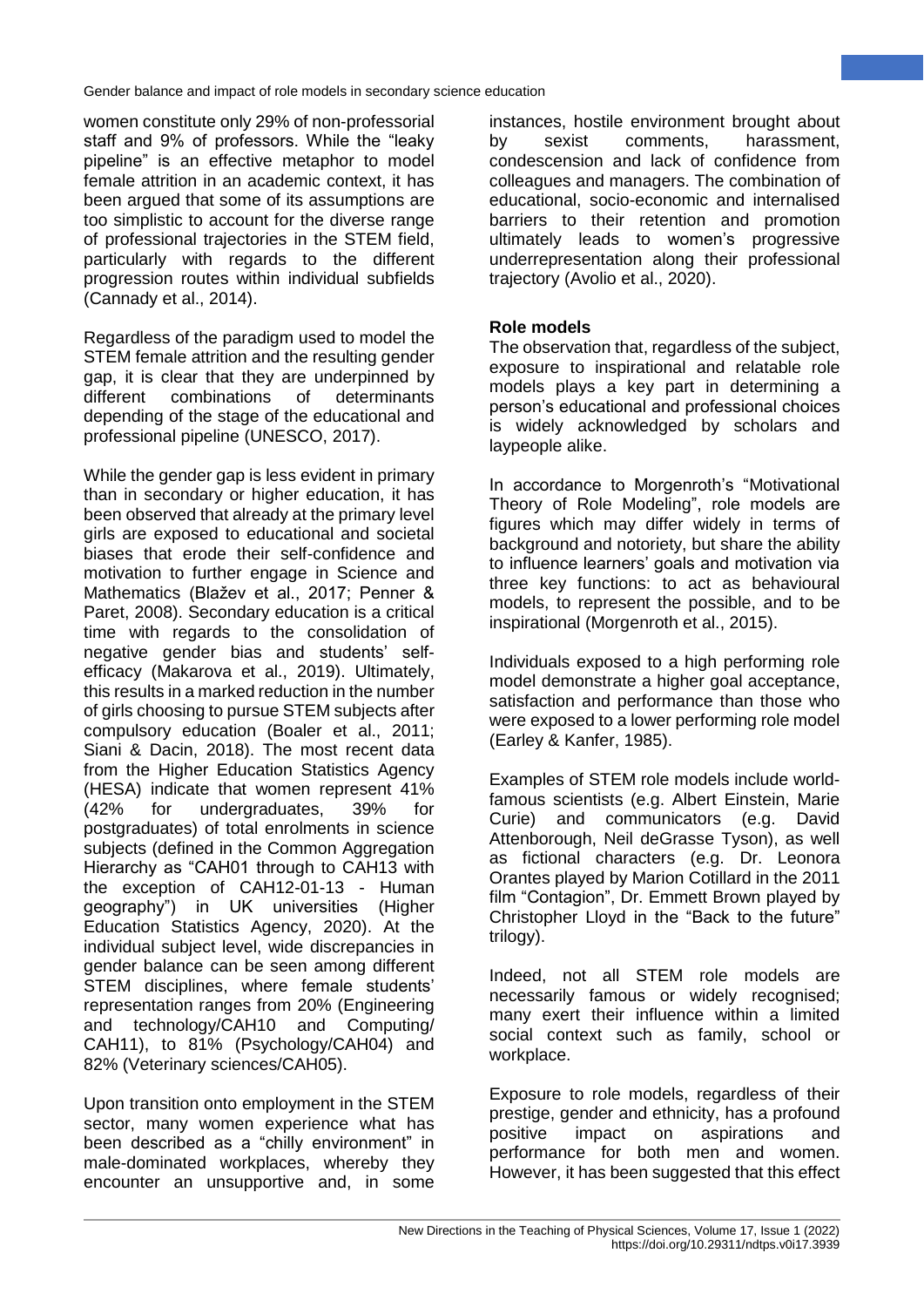may be particularly pronounced in the case of women exposed to role models of their own gender, whereas gender-matched role models did not have an increased impact on men (Lockwood, 2006). Moreover, the combination of gender-matching and subject-matching has been shown to further improve motivation and performance: women attain better on a maths test when it is administered by an experienced female mathematician rather than by a genderor subject-unmatched person (Marx & Roman, 2002). Similarly, students from Black, White, and Asian backgrounds showed increased maths attainment when taught by an ethnicitymatched teacher, independently from their teaching quality (Egalite et al., 2015).

These effects can be explained by the observation that the impact of a role model is underpinned by two key factors: the perceived relevance of the role model to the individual, and the believed attainability of the role model's success (Lockwood & Kunda, 1997). An effective role model is one that is both competent and relatable; a figure that personifies an individual's agency, potential to overcome gender and race barriers, and ability to achieve a successful career despite them.

The "Stereotype Inoculation Model" has been proposed as an interpretive lens for the impact of role models within academic and professional social groups (Dasgupta, 2011). According to this model, successful and inspirational figures act as "social vaccines" to immunise peers against negative stereotypes, increase their self-efficacy and foster their feeling of belonging within the social group.

Exposure to a diverse range of role models relatable to students of every ethnicity and gender is paramount in fostering their engagement and aspirations. Role-model interventions carried out in secondary schools significantly improved girls' enjoyment of maths and aspirations to pursue a career in the STEM field, and decreased their perception of negative stereotypes (González-Pérez et al., 2020). On the other hand, several studies demonstrate that the stereotype of the white, bespectacled, middle-aged male scientist is still prevalent in popular culture and perception (Fort & Varney, 1989; Scherz & Oren, 2006).

Unsurprisingly, the stereotypical representation of scientists makes them less likely to be relatable to students with diverse personal and social backgrounds. Previous findings indicate that only 12% of secondary students (21% of girls, 4% of boys) named a woman when asked to name an influential scientist (Siani et al., 2020). Building upon those observations, the present study sought to investigate the factors that underpin this stereotype by analysing the gender balance of scientific role models available to secondary students in school curricula and online resources.

## **Aims**

This study was designed to address two principal aims:

- 1) To investigate the gender balance of scientific role models available in online resources and secondary school curricula.
- 2) To evaluate secondary students' awareness of scientific role models, and whether it correlates with their intentions to pursue further studies in the STEM field.

As will be described in more details in the following section, two distinct experimental strategies were used to address these aims. Data on the gender balance of role models were gathered via online searches and analysis of secondary school curricula. Data on the recognition and impact of role models on secondary students were collected via a survey carried out in an English secondary school.

## **Methods**

## **Ethical approval**

This study was carried out in accordance with the University of Portsmouth research ethics guidelines. Ethical approval (approval code BIOL-ETHICS #010-2020) was obtained by the investigators prior to the start of the study. All participants were informed of the voluntary and anonymous nature of the survey, and of their right to withdraw from it at any time and without any repercussions. No information allowing the identification of individual participants was collected in the survey, and all data was stored and handled in accordance to the General Data Protection Regulation.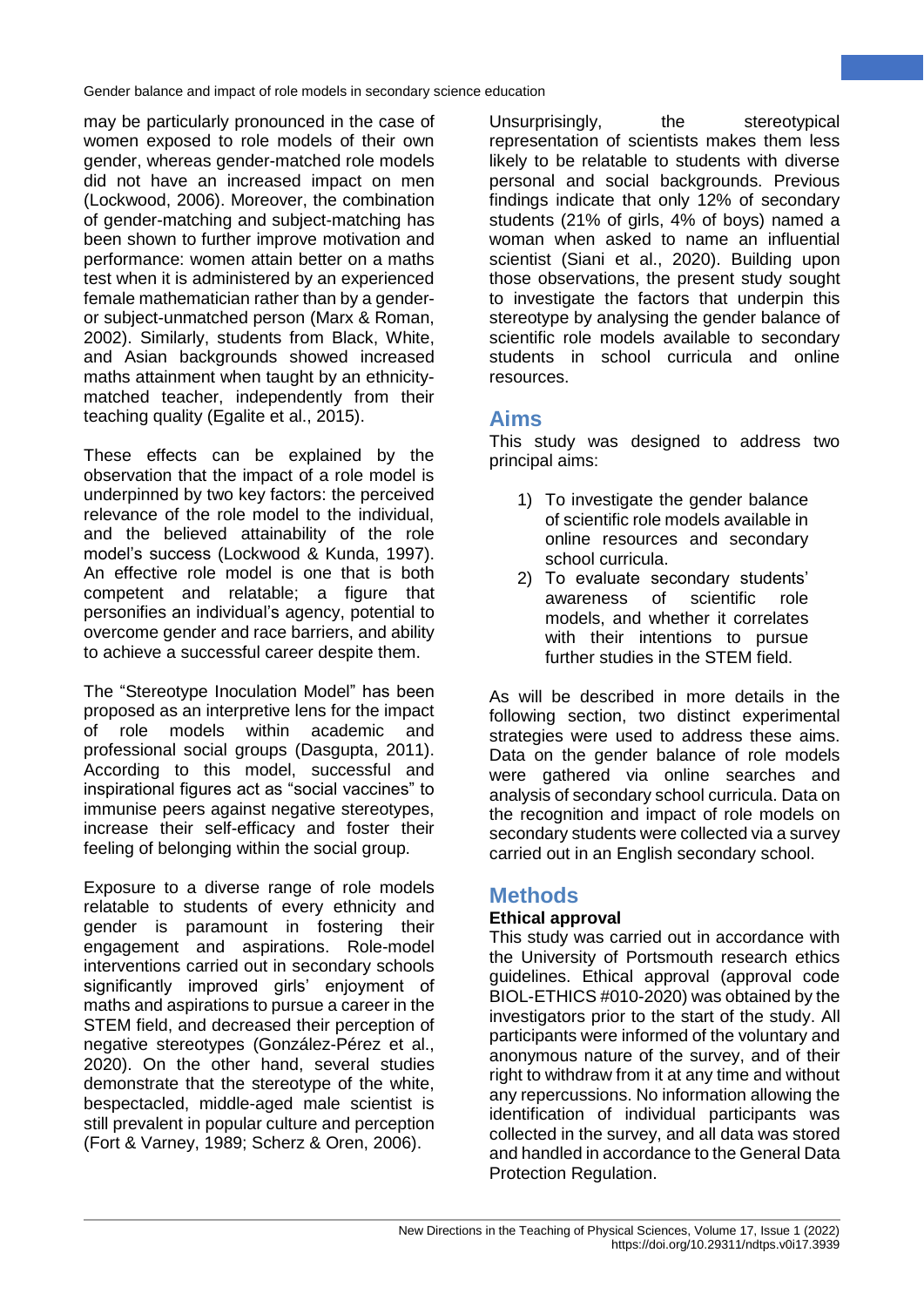### **Web searches**

The Internet Movie Database (IMDb) website was searched using the genre "Documentary" and the category "Science" to access a list of science documentaries. The results were sorted by descending popularity, and the first 40 results were analysed by recording the gender of the narrator and, if present, of any person appearing on the documentary poster. A further search was carried out amongst Movies and TV shows using the keyword "Scientist". The results were sorted by descending popularity, and the first 50 results were analysed by recording the gender of any person appearing on the poster.

To assess the accessibility of science role models in popular search engines, the keywords "Scientist" and "Famous Scientist" were input in Google, Bing, Yahoo, Yandex and Aol using their respective "image search" function. For each search engine, the first 50 images in order of appearance were analysed by recording the gender of the person or people shown in them.

The Times Educational Supplement (TES) website hosts a major repository of publicly available teaching resources, widely used by primary and secondary educators worldwide. The TES Resources website was searched using the keyword "Scientist", and the first 10 freely accessible sets of resources (e.g. posters, worksheets, slideshows) in order of appearance were analysed by recording the gender of any scientists that were mentioned in them.

All web searches were carried out between September and October 2020.

## **GCSE curricula**

Most English secondary schools subscribe to three main exam boards, namely Assessment and Qualifications Alliance (AQA), Oxford, Cambridge and RSA Examinations (OCR), and Edexcel.

All three boards offer two options for Science at the General Certificate of Secondary Education (GCSE) level, namely "Triple Science" and "Combined Science". In the former option, students study the three science subjects (Physics, Chemistry, Biology) separately, and achieve a GCSE in each subject at the end of the course. In the latter, students study all three subjects, but upon completion they only achieve a GCSE in two of them. The number of male and female scientists named in the Triple Science and Combined Science GCSE specifications was recorded for each of the three exam boards based on the version of their curricula available on their respective websites as of October 2020.

#### **Survey design and distribution**

The questionnaire used in this study (Table 1) comprised a mix of Likert-type and open-ended questions designed to obtain, respectively, quantitative and qualitative data on students' awareness of science role models and their engagement with science subjects. In addition, a checkbox question was provided to quantify students' recognition of famous scientists' names, as well as a match-up question to evaluate their understanding of what discovery each scientist is renowned for. The selection and gender-matching of famous scientists who have lived in different eras and worked on different subjects is inherently problematic due to the absence of objective and fair inclusion/exclusion criteria. For example, a criterion based on their mentions in school books and curricula would not be appropriate due (as will be discussed throughout this paper) to the scarcity of female representation in such media. Similarly, other frequently used metrics such as the number of peer-reviewed publications or media appearances cannot be fairly used to compare modern scientists with those living decades or centuries ago. As a result, a list of influential scientists across different ages and scientific disciplines was compiled by the investigators in a way deemed comparable in terms of scientific impact and visibility in the eyes of the general public, with specific regards to school-age students.

The online survey was set up using Google Forms and distributed by secondary science teachers as a part of their science lessons in The Cowplain School (Hampshire, UK). The surveys were completed in January 2021 across Key Stage 3 (KS3, year 7 to year 9) and Key Stage 4 (KS4, year 10 to year 11). At the time of the Survey, the school was using the AQA "Combined Science: Trilogy" specifications.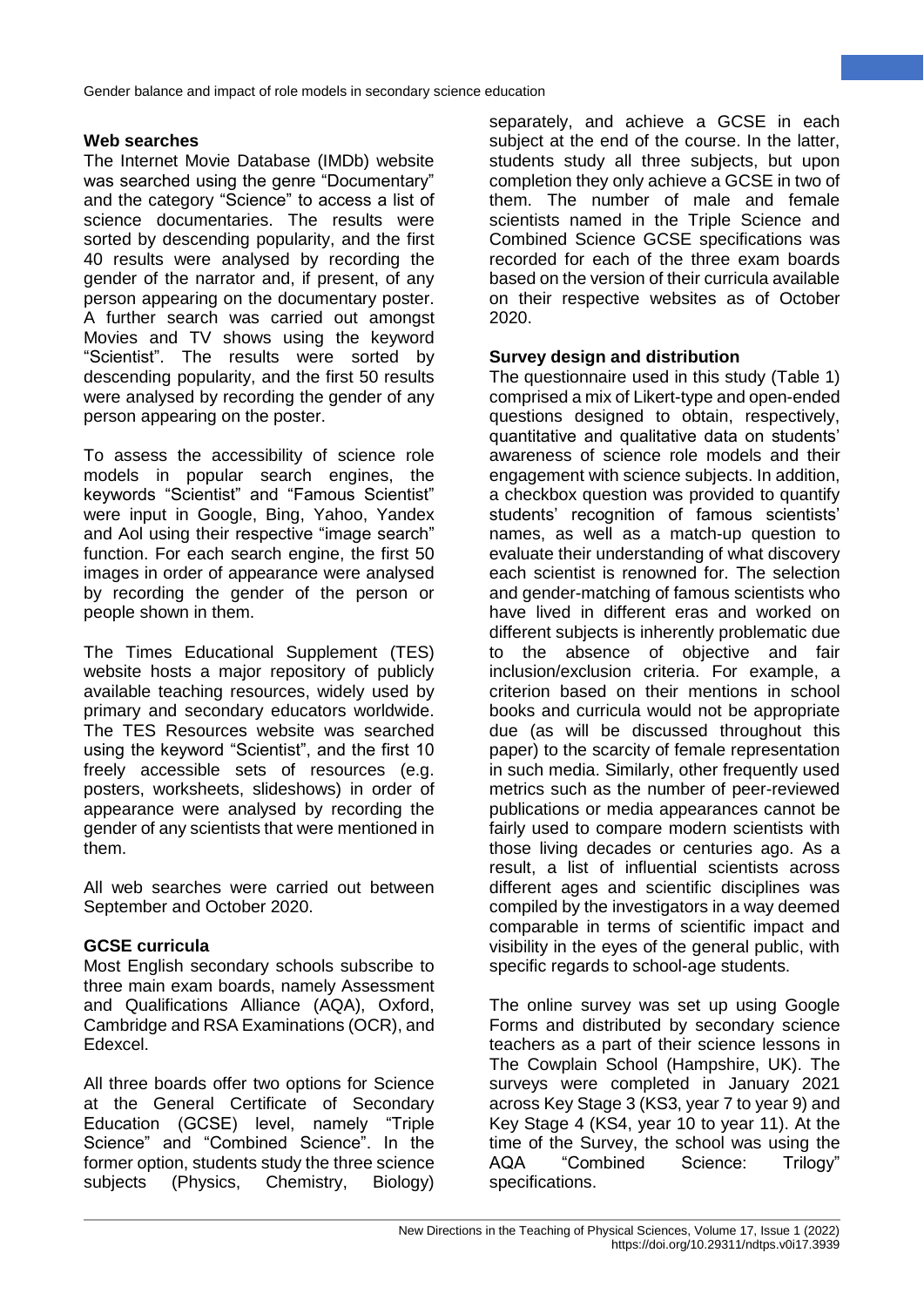| <b>Survey Questions</b> |                                                                                                                                                                                                  |  |  |  |  |
|-------------------------|--------------------------------------------------------------------------------------------------------------------------------------------------------------------------------------------------|--|--|--|--|
| $1^*$                   | What gender do you identify as? (MCQ)                                                                                                                                                            |  |  |  |  |
| $2^*$                   | What year group are you in? (MCQ)                                                                                                                                                                |  |  |  |  |
| 3                       | Name the first scientist that comes to mind (Open ended)                                                                                                                                         |  |  |  |  |
| 4                       | Can you name a scientist that you have seen on TV (perhaps in the news or a<br>documentary)? (Open ended)                                                                                        |  |  |  |  |
| 5                       | Can you name a film or TV series either about, or involving a scientist character? If so,<br>please also list the name of the character if you can remember it. (Open ended)                     |  |  |  |  |
| $6*$                    | Here is a list of twenty influential scientists throughout history. Tick any that you have<br>heard of: (Check box)                                                                              |  |  |  |  |
| $\overline{7}$          | Below is a selection of 10 of the most well-known scientists from the above list, and a<br>short description of their work. Match the scientist to what you think they discovered.<br>(Match up) |  |  |  |  |
| 8                       | Rank your three favourite subjects at school, with 1 being your most favourite. (Likert<br>scale)                                                                                                |  |  |  |  |
| 9                       | Rank the three sciences (Chemistry, Biology, and Physics) in order of how much you<br>like them, with 1 being your most favourite (Likert scale)                                                 |  |  |  |  |
| 10                      | How much do you agree with the following statement: "Girls are better at Art and History<br>while boys are better at Science and Maths" (Likert scale)                                           |  |  |  |  |
| $11*$                   | How likely are you to choose to study a science subject at college once you leave<br>school? (Likert scale)                                                                                      |  |  |  |  |
| 12                      | What science role models do you personally look up to, and why? (Open ended)                                                                                                                     |  |  |  |  |

**Table 1** Questionnaire used in the survey. The questions marked with an asterisk are the ones discussed in this study.

## **Statistical analysis**

The study population was divided into four groups according to students' gender (male, female) and educational Key Stage (KS3, KS4). Survey responses were analysed using IBM SPSS statistics 26. Owing to the categorical nature of the questions used in the survey, non-parametric tests were used throughout the study. Kruskal-Wallis tests were used to compare medians between the four groups. Kendall  $\tau_h$  coefficients were calculated to investigate the correlation between students' role model identification scores and their intention to pursue further scientific studies after compulsory education. A significance cutoff of  $p = 0.05$  was used in all tests.

## **Results**

#### **Gender balance of scientific role models in web searches**

Out of the 40 most popular science documentaries on the IMDb website (Figure 1), 33 were narrated by a male narrator and 5 by a female one, while 2 did not have a narrator. For 18 of the documentaries the poster included the depiction of a person, 15 of them being men and 3 women. Among the 50 most popular movies and TV shows tagged with the keyword "Scientist" on IMDb, a total of 126 people were depicted in the poster, 88 men and 38 women.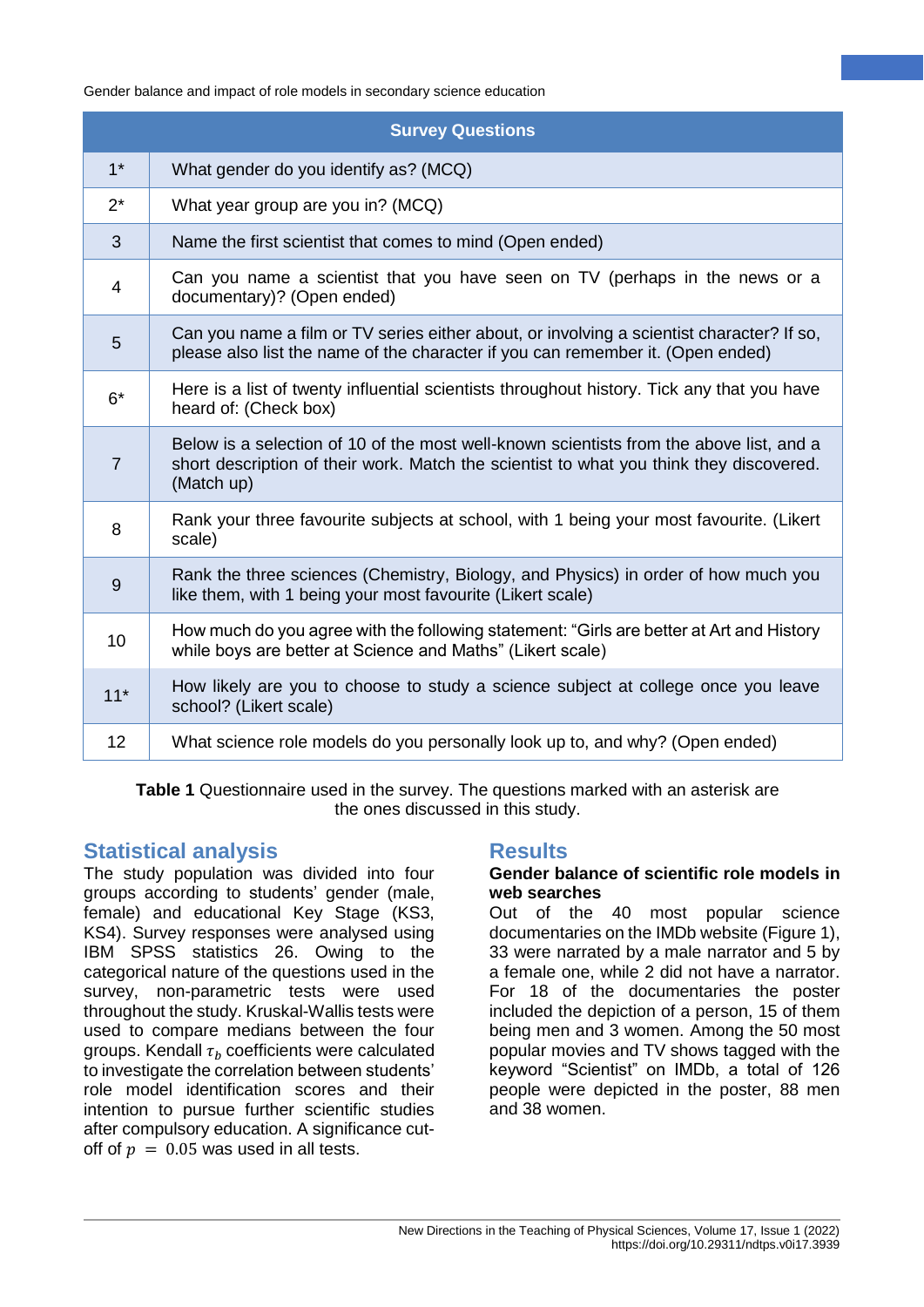





**Figure 2** Gender balance in image searches carried out using 5 popular search engines. The keywords used in the searches were "Famous Scientist" and "Scientist".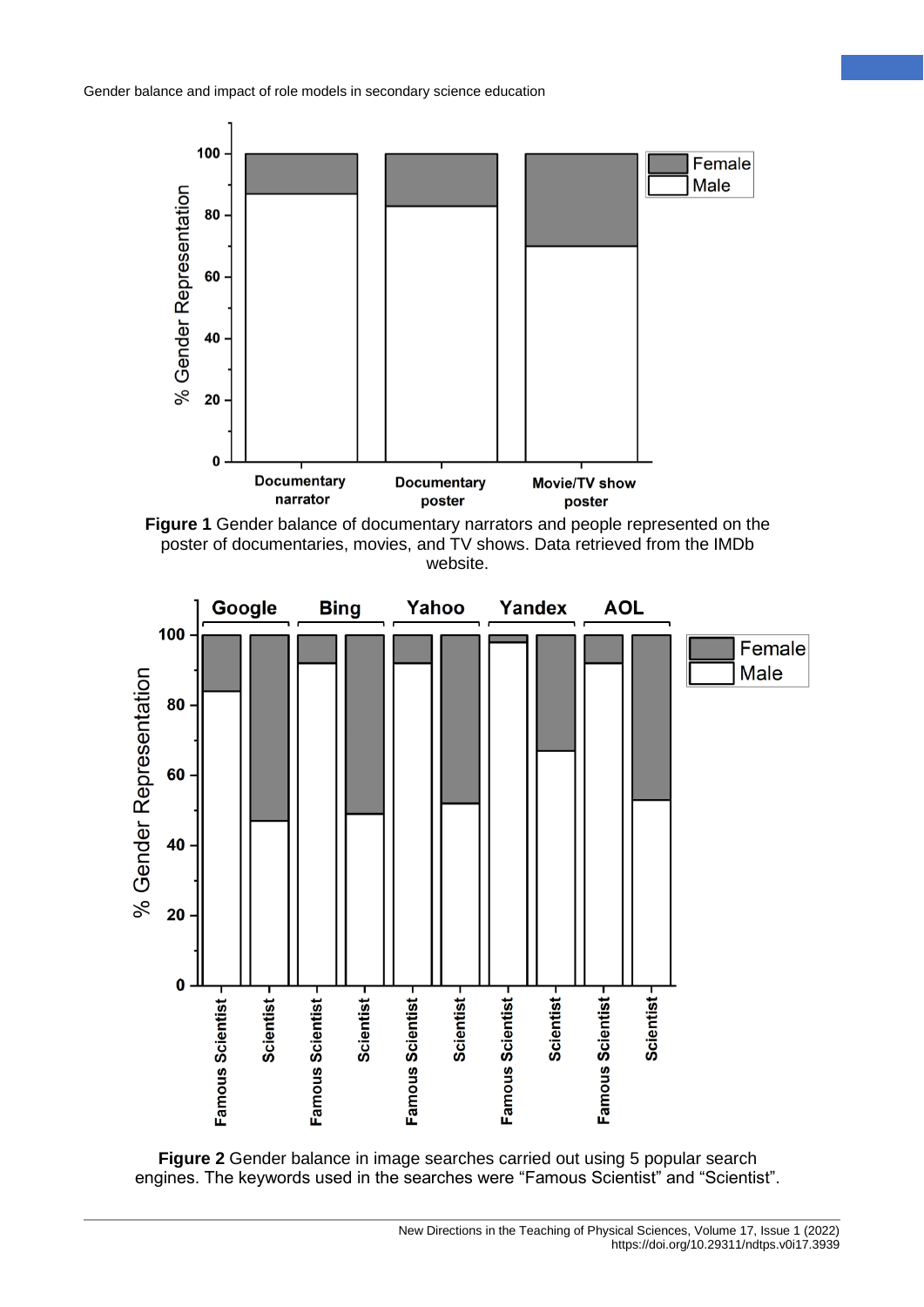

**Figure 3** Gender balance of scientists mentioned in the first 10 freely available sets of teaching resources retrieved using the TES resources database.

Image searches carried out using different search engines using the keywords "Scientist" and "Famous scientist" revealed a widespread gender imbalance (Figure 2), particularly using the latter keywords. For both searches, the highest female representation was obtained via Google, and the lowest was obtained via Yandex.

In the first 50 images obtained using the keyword "Scientist", the female/male balance was 36/32 for Google, 28/27 for Bing, 27/29 for Yahoo, 25/28 for Aol, and 22/45 for Yandex. When using the keywords "Famous scientist", the female/male balance was 8/42 for Google, 4/46 for Aol, 4/46 for Bing, 4/46 for Yahoo, and 1/50 for Yandex.

The first 10 sets of resources retrieved by searching for "Scientist" in the TES resources website were numbered in order of appearance and analysed individually for their gender balance (Figure 3). In increasing order of female representation, the female/male balance was 0/4 in set #6, 1/34 in set #5, 2/14 in set #2, 1/6 in set #8, 21/122 in set #9, 4/22 in set #4, 2/9 in set #1, 2/8 in set #3, 15/15 in

set #10, and 8/2 in set #7. In total, 56 female and 236 male scientists were named in the 10 sets of resources retrieved on TES, corresponding to an overall gender balance of over 4:1 in favour of men.

#### **Gender balance of scientists mentioned in GCSE curricula**

The AQA, Edexcel and OCR GCSE Science specifications were analysed to assess the gender balance of any scientists mentioned by name in the curricula. The gender balance was analysed separately for each of the three sciences (Biology, Physics, Chemistry) for the Triple Science specifications, and cumulatively for the Combined Science specifications (Figure 4). No female scientists were mentioned in any of the Physics curricula, while 7 males were named in the OCR specifications, 4 for AQA, and 2 for Edexcel. In Biology, no women and 7 men were mentioned in the AQA specifications, and only one woman was named in the Edexcel and OCR specifications, as opposed to, respectively, 3 and 6 men.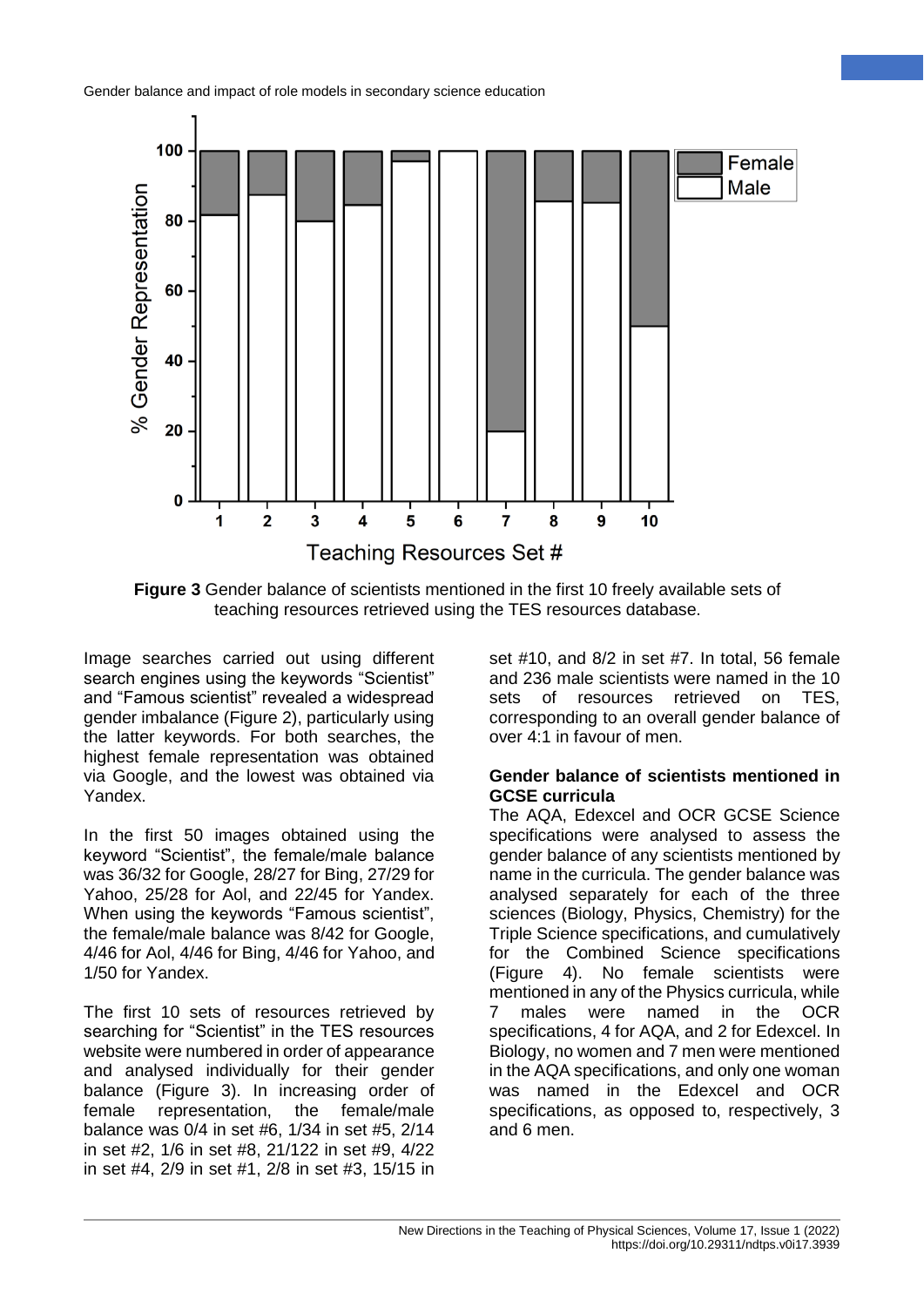

**Figure 4** Number of female and male scientists mentioned by name in the GCSE specifications provided by the AQA, OCR, and Edexcel exam boards.

|                           | KS <sub>3</sub> | KS4 | No answer | <b>Total by gender</b> |
|---------------------------|-----------------|-----|-----------|------------------------|
| <b>Female</b>             | 99              | 81  |           | 184                    |
| <b>Male</b>               | 92              | 66  |           | 159                    |
| <b>Other/No answer</b>    | 6               | 5   |           | 13                     |
| <b>Total by key stage</b> | 197             | 152 |           |                        |

**Table 2** Breakdown of the survey population by gender (rows) and educational key stage (columns).

No women were mentioned in any of the Chemistry specifications, whereas 7 men were named in the OCR curriculum, 6 in AQA, and 4 in Edexcel.

In the Combined Science specifications, no women and 14 men were named for AQA, 1 woman and 11 men for OCR, and 1 woman and 7 men for Edexcel.

## **Survey participants**

The study included a total of 356 high school students, roughly evenly distributed by gender (44.7% male, 51.7% female) and educational key stage (55.3% KS3, 42.7% KS4). The full

breakdown of the study population by gender and key stage is provided in Table 2.

#### **Awareness of scientific role models among secondary school students**

When asked to identify famous scientists from a list, students recognised male scientists much more frequently than female scientists. Out of the 20 names provided, men represented the 4 most frequently identified scientists, and women the 6 least frequently identified ones (Figure 5). None of the 10 female scientists was recognised by more than 50% students, and 8 of them were only recognised by less than 20% of the students.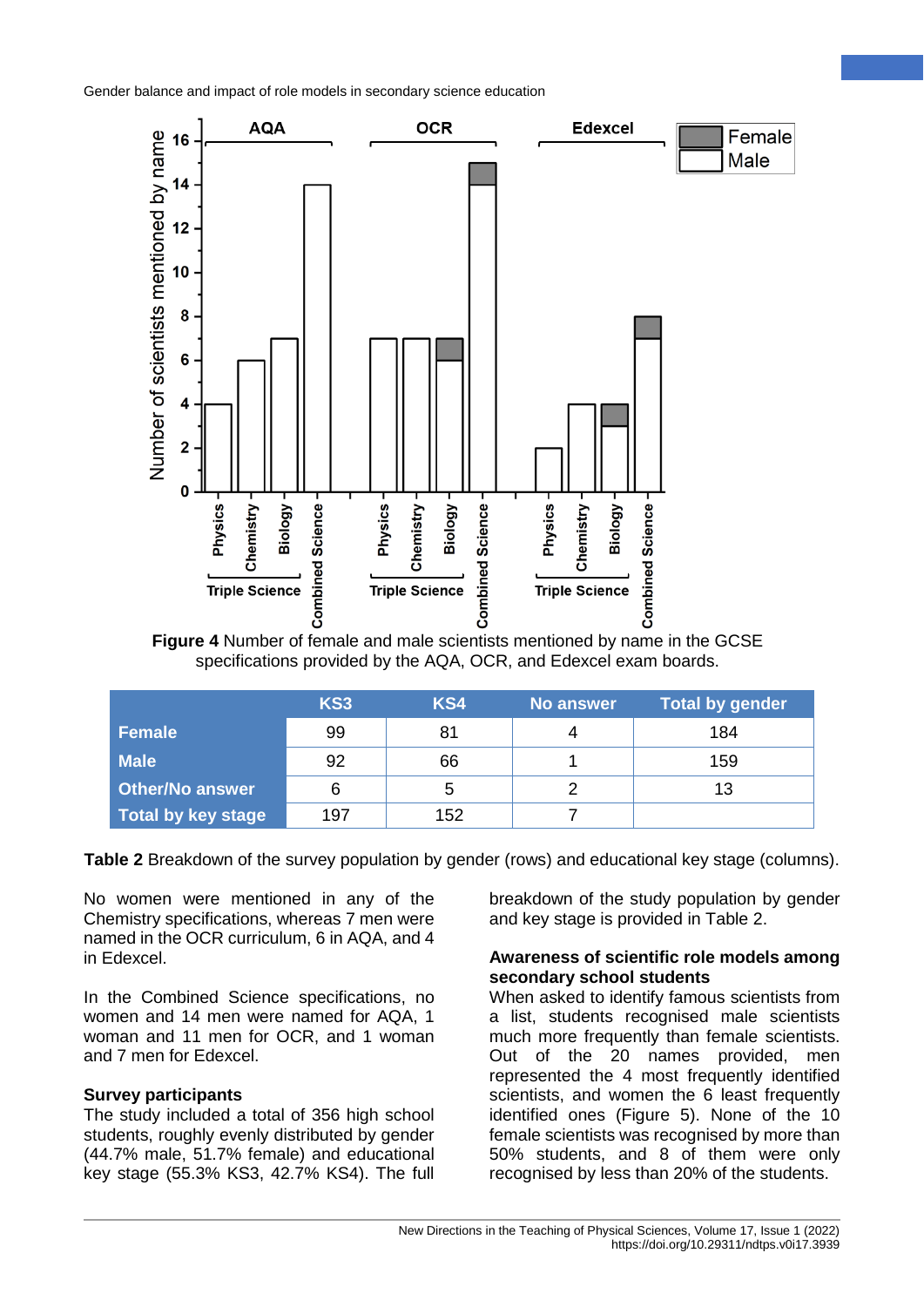

**Figure 5** Awareness of female and male scientific role models amongst the high school students who participated in the survey.



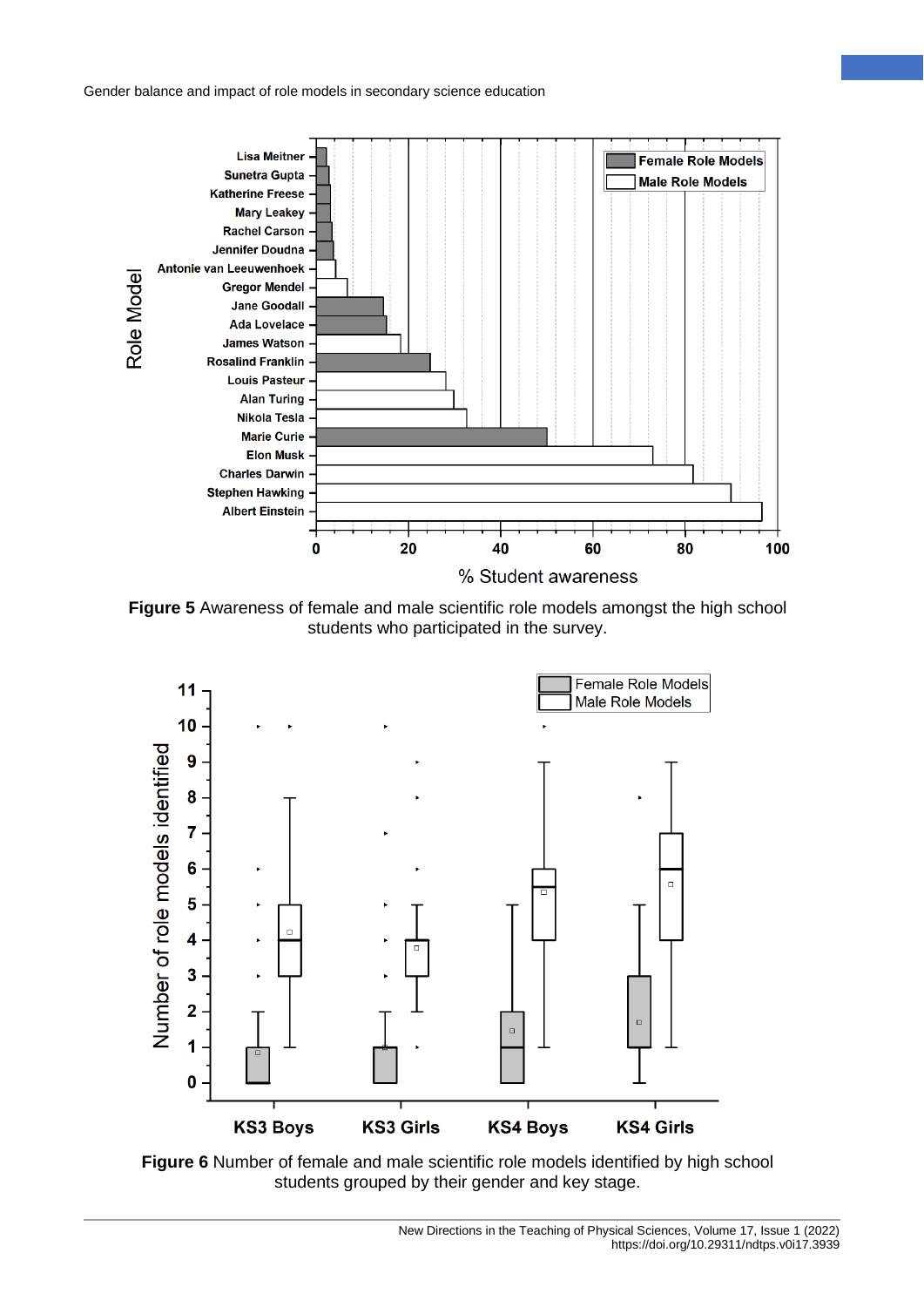

**Figure 7** Students' self-reported likelihood to study science after compulsory education on a scale from 1 (highly unlikely) to 5 (highly likely).

Male role models (median range 4-6) were identified considerably more frequently than female role models (median range 0-1) regardless of the gender and key stage of the survey participants (Figure 6).

The median number of identified male role models was significantly different by students' key stage  $(\chi^2 = 59.835; df = 1; p = 1.03 \times$  $10^{-14}$ ), but not by their gender ( $\chi^2 = 0.494$ ;  $df = 1$ ;  $p = 0.482$ ).

However, the median number of identified female role models was significantly different both by students' key stage ( $\chi^2 = 30.424$ ;  $df =$ 1;  $p = 3.47 \times 10^{-8}$ , and their gender ( $\chi^2 =$ 4.099;  $df = 1$ ;  $p = 0.043$ ).

#### **Intention to study science after compulsory education**

Students' intentions to study a scientific subject after compulsory education are shown in Figure 7. Key Stage 3 students were significantly more likely ( $\chi^2 = 17.637$ ;  $df = 1$ ;  $p = 0.000027$ ) to express an intention to pursue further scientific studies than Key Stage 4 students. There was no significant

association  $(\chi^2 = 0.715; df = 1; p = 0.398)$ between students' gender and their intention to pursue further scientific studies.

For Key Stage 3 boys, Kendall  $\tau_b$  coefficient showed no correlation between number of gender-matched  $(\tau_b = 0.077; p = 0.360)$  or gender-unmatched  $(\tau_h = 0.158; p = 0.078)$ role models identified and intentions to pursue further scientific studies. For Key Stage 3 girls, no correlation was observed between number of gender-matched ( $\tau_b = 0.115$ ;  $p = 0.181$ ) or gender-unmatched  $(\tau_h = 0.153; p = 0.065)$ role models identified and intentions to pursue further scientific studies. For Key Stage 4 boys, no correlation was observed between number of gender-matched ( $\tau_h = -0.004$ ;  $p = 0.971$ ) or gender-unmatched  $(\tau_h = 0.134; p = 0.197)$ role models identified and intentions to pursue further scientific studies. For Key Stage 4 girls, a statistically significant correlation was observed between number of gender-matched  $(\tau_b = 0.278; p = 0.002)$  or gender-unmatched  $(\tau_h = 0.242; p = 0.007)$  role models identified and intentions to pursue further scientific studies.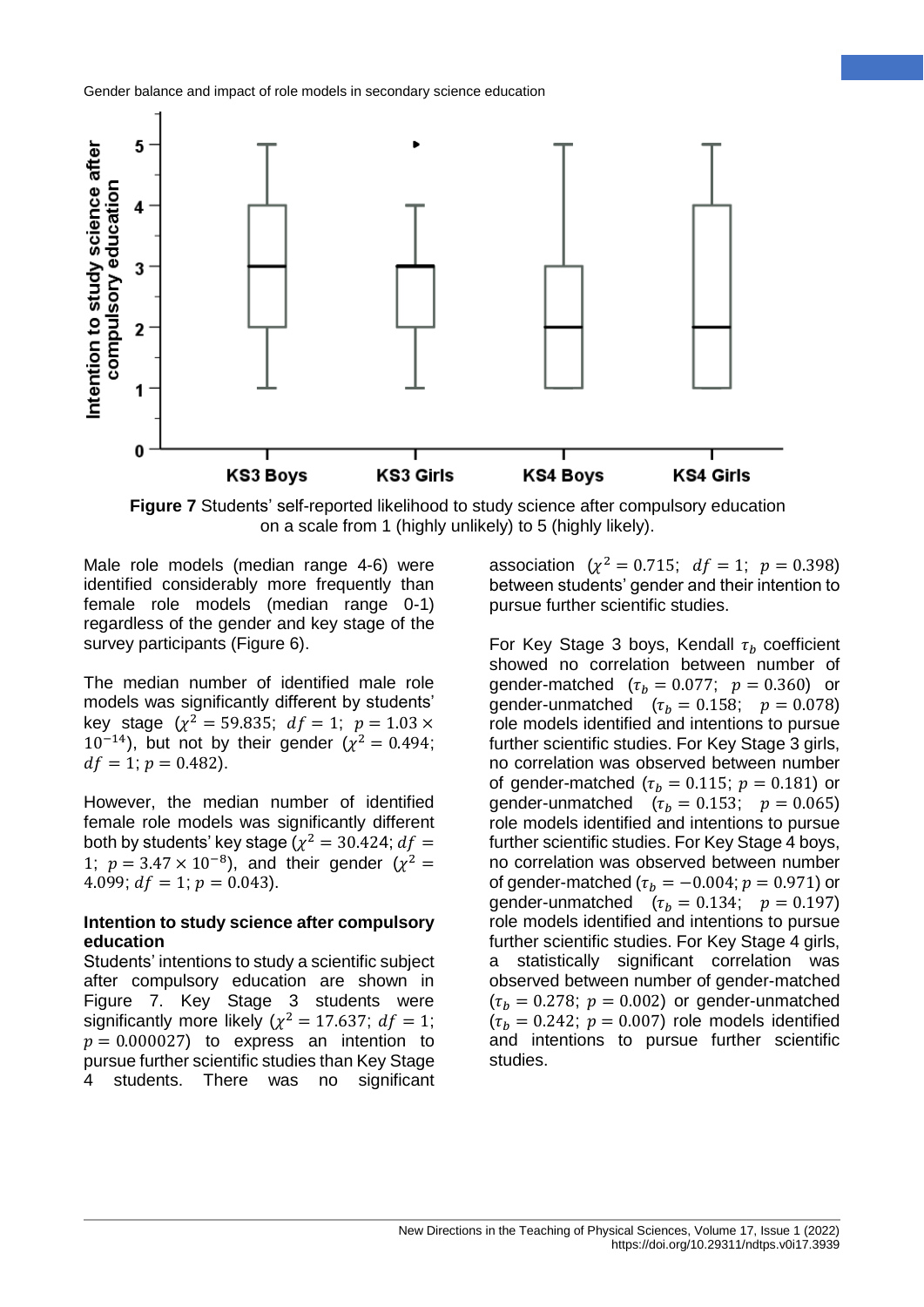# **Discussion**

The underrepresentation of women in STEM careers and their progressive attrition along the educational and professional pipeline have profound social and economic repercussions.

The waste of human potential caused by gender bias and "glass ceilings" contributes to the STEM skills shortage at a time when economic and human investment in research and innovation is crucial to rise up to increasingly pressing global challenges such as (to name a few) climate change, cybersecurity, population aging, and transmissible diseases.

The European Institute for Gender Equality estimated that closing the gender gap in STEM education and employment could lead to the creation of up to 1.2 million new jobs across the EU and to a 2.2-3% improvement in GDP per capita, corresponding to a GDP improvement of €610-820 billion by 2050 (European Institute for Gender Equality, 2017).

Addressing the gender gap requires not only the removal of any socio-economic barriers precluding access, retention and progression along the STEM pipeline, but also a systematic mentality overhaul to overcome longengrained beliefs and stereotypes.

The analysis of gender balance in sciencethemed educational and recreational resources provides a striking example of the prevalence of stereotypes in the public perception of the scientist figure. Our findings indicate that, while image searches for "Scientist" provide relatively gender-balanced results (female representation 33-53%) across most search engines, image searches for "Famous scientist" only returned a small minority (2-16%) of women. Such a marked difference in search results obtained by just adding the adjective "famous" to the search string highlights an interesting aspect of the public perception of scientists. Searching for "Scientist" mostly yields generic stock photos that take into account the gender and race diversity of the profession, often depicting models rather than "real-life" scientists.

On the other hand, the key phrase "Famous scientist" mostly returns portraits of notable historical figures (typically Albert Einstein, Charles Darwin, Isaac Newton, Leonardo da Vinci, etc.) who lived at times when scientific research was by and large a prerogative of white males. However, a marked gender imbalance can be observed even in the relatively rare occurrences when modern scientists are represented in search results, whereby famous male scientists (e.g. Stephen Hawking, Brian Cox, etc.) are more frequently depicted than their female counterparts (e.g. Nobel Prizes Emmanuelle Charpentier and Jennifer Doudna).

A similar trend was unearthed by the analysis of gender balance in documentaries, films, and TV shows accessible on the IMDb website, where women represented less than 30% of the figures depicted on the promotional posters. Worryingly, not only are female scientists considerably underrepresented in popular media, but their depiction often reinforces sexist stereotypes by focusing on their attractiveness and romantic relationships rather than their scientific accomplishments (Steinke & Paniagua Tavarez, 2017).

In addition to the gender-imbalanced representation of scientists in search engines and visual entertainment media, our findings revealed a marked underrepresentation of women in the educational context. Of the first 10 sets of teaching resources retrieved from the TES website using the keyword "Scientist", only one represented an equal number of male and female scientists; another set showed more women than men, however female representation in the remaining 8 sets was less than 25%. Worryingly, an overwhelming gender imbalance was observed in the GCSE Science specifications provided by the three main English exam boards. In total, 31 men and no women were mentioned across the Triple Science and Combined Science AQA curricula. In the OCR curricula, there were 34 mentions of male scientists and only 2 of a female scientist (Rosalind Franklin was mentioned in both the Biology and Combined Science specifications). In the Edexcel curricula, there were 16 mentions of male scientists and only two of a female scientist (Mary Leakey was mentioned in both the Biology and Combined Science specifications).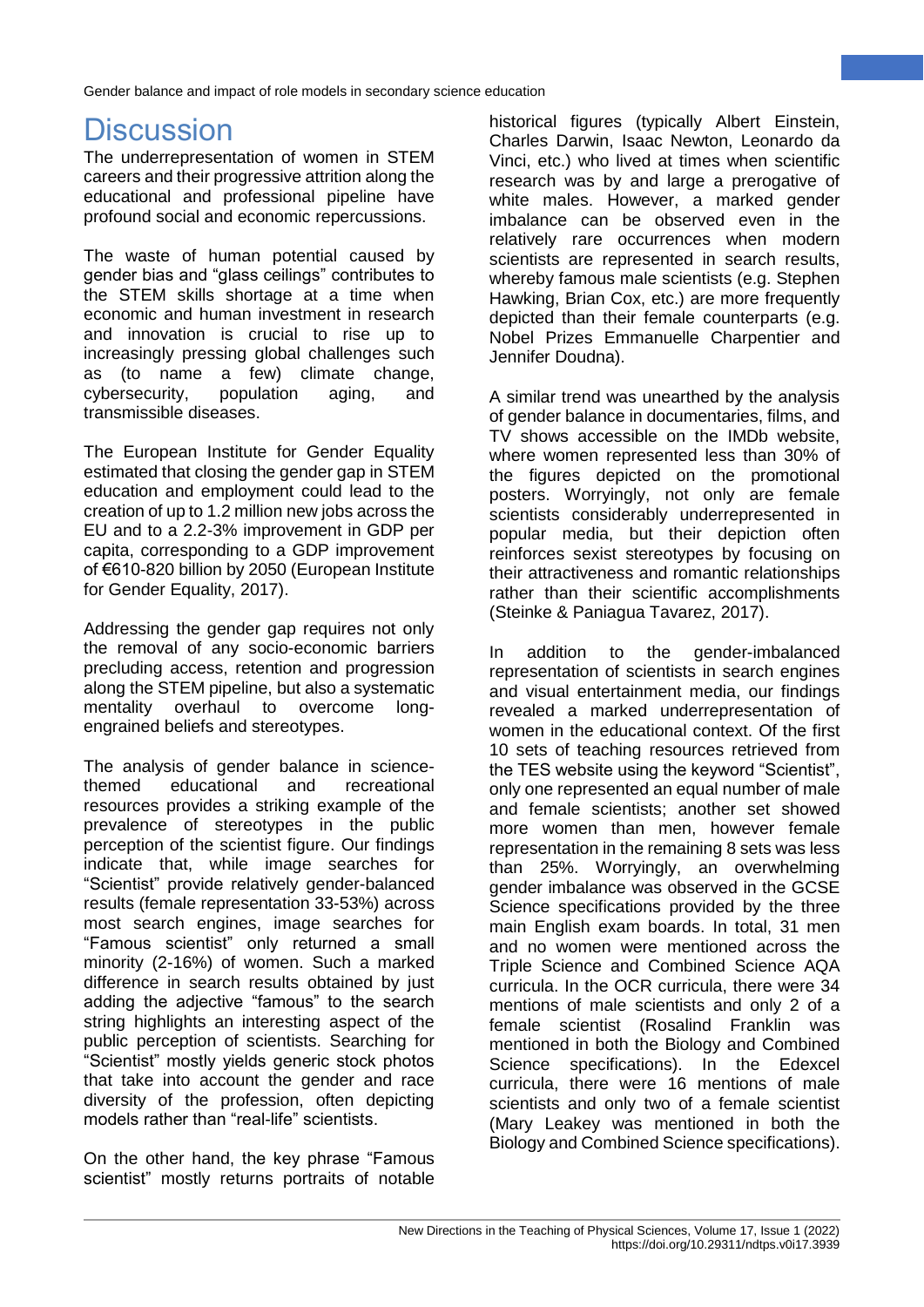The content of high school science curricula has been identified as a critical determinant of students' experience, motivation, and desire to pursue a career in the field (Shirazi, 2017). In that respect, the observation of the striking gender imbalance in UK high school specifications reinforces the urgent need to update school curricula and provide students with a balanced and inclusive representation of science and scientists.

The results of our survey indicate that, regardless of their gender and Key Stage, students are overwhelmingly more likely to recognise male scientists than female ones. Out of 20 names provided, men represented the four most frequently recognised scientists, and women the six least frequently recognised ones. All female role models were only recognised by less than 25% of students, with the exception of Marie Curie who was recognised by 50% of them. Key Stage 4 students were significantly more able than Key Stage 3 students to identify scientists of both genders, reflecting their higher educational level. No statistically significant association was observed between students' gender and their ability to recognise male or female role models. Interestingly, students' responses highlighted that their intention to study a scientific subject after compulsory education decreases significantly from Key Stage 3 to Key Stage 4. A tentative interpretation for this observation is that younger students may have a more romanticised view of science and be less aware of the challenges inherent to the subject. This explanation is supported by a recent longitudinal study suggesting that students' intentions to pursue scientific studies are strongly affected by the perceived easiness of the subject (Potvin et al., 2020).

Our survey unearthed a statistically significant association between the number of role models identified by Key Stage 4 girls and their intention to pursue further scientific studies.

This finding corroborates previous observations that exposure to charismatic and relatable role models has a positive impact on students' self-efficacy, motivation and ambition to pursue a career in their subject (Morgenroth et al., 2015). However, there is no clear literature consensus on whether gendermatched role models have a stronger impact on girls' aspirations and performance (Lockwood, 2006; Porter & Serra, 2020) or this inspirational effect manifests itself regardless of gender-matching (Carrington et al., 2008; Conner & Danielson, 2016). By showing that awareness of scientific role models, regardless of their gender, has a significant correlation with girls' intentions to pursue further scientific studies, the results of our survey indicate that the latter hypothesis holds true for the population surveyed in the present study.

## **Conclusions**

Students' perception of scientists is principally influenced by two key factors, namely their depiction in popular media and in science school lessons (Tan et al., 2017).

The present study highlighted that, despite decades of research and interventions aimed at mitigating gender bias in the STEM field (Hyde et al., 2009; Wang & Degol, 2017), scientific role models available in recreational and educational contexts are still far from being gender-balanced. The analysis of online resources (search engines, IMDb, TES) and Science GCSE specifications (AQA, Edexcel, OCR) revealed that scientists are represented in an overwhelmingly gender-exclusive manner. The survey carried out in an English secondary school as a part of this study confirmed that students' awareness of scientific role models is still largely maledominated. However, given the lack of objective inclusion/exclusion and gendermatching criteria in the selection of the influential scientists used in the survey, it cannot be ruled out that the survey outcomes might vary if different sets of scientists were chosen.

While the present study gives a comprehensive account of the gender-balance of scientific role models in online sources and high school curricula, further investigations would be required to investigate gender balance in other influential sources (e.g. books, video games, YouTube channels). Another limitation of the study is that the survey was carried out in a single secondary school, meaning that the outcomes may only partially apply to students belonging to different socio-economic and cultural contexts.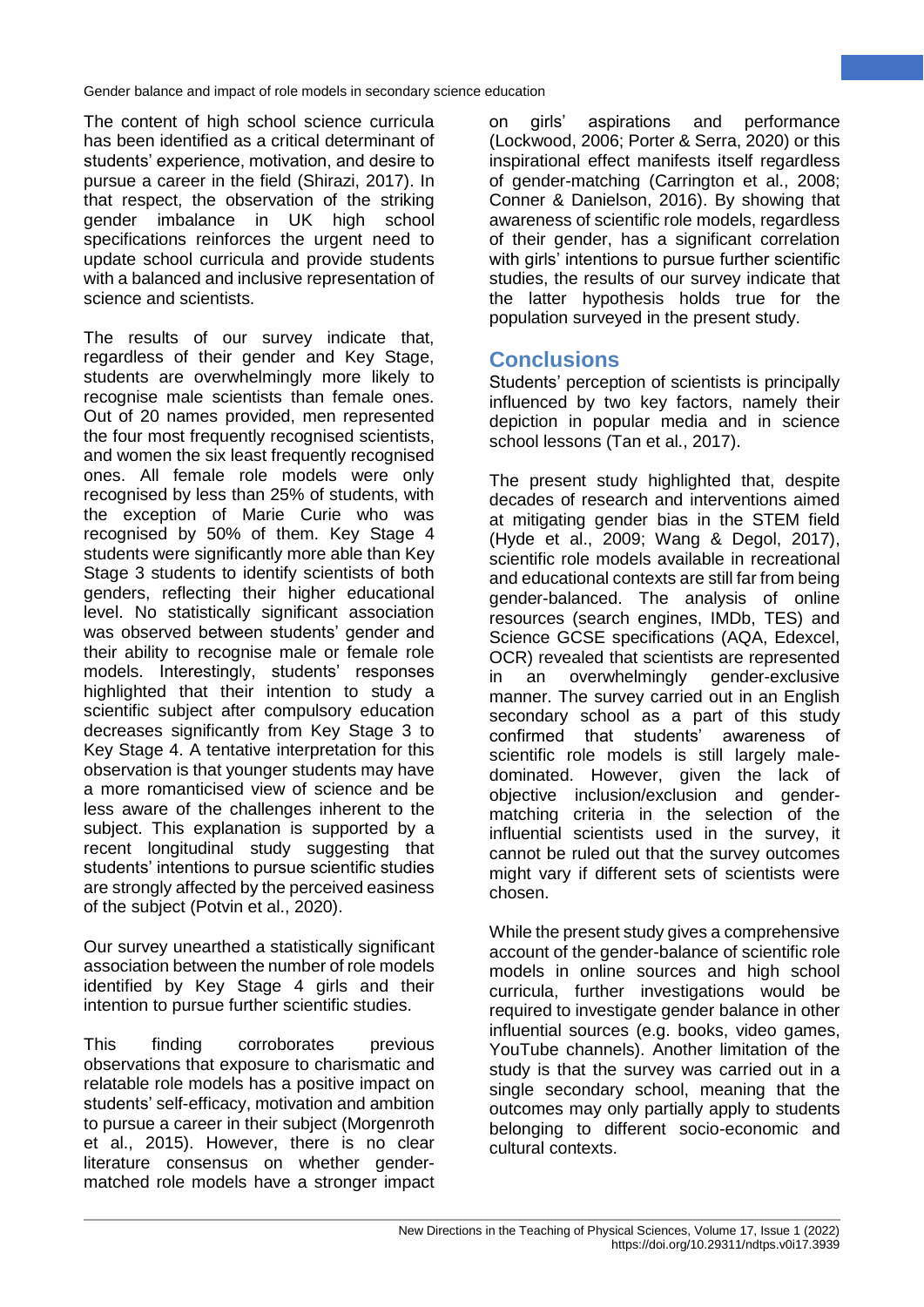In conclusion, this study reinforces the need for policy makers and educational regulatory bodies to take urgent action to ensure that school curricula and didactic materials represent scientists in a gender-balanced and inclusive fashion, reflecting the diversity and inclusivity endeavoured in modern academic and professional settings.

# **Funding**

The authors received no specific funding for this work.

## **Conflict of interest**

The authors declare that they have no conflict of interest.

## **Availability of data and materials**

The dataset analysed in this study is available from the corresponding author on reasonable request.

# **References**

Avolio, B., Chavez, J., & Vilchez-Roman, C. (2020). *Factors that contribute to the underrepresentation of women in science careers worldwide: a literature review*. Social Psychology of Education. DOI: 10.1007/s11218-020-09558-y

Blažev, M., Karabegović, M., Burušić, J., & Selimbegović, L. (2017). *Predicting gender-STEM stereotyped beliefs among boys and girls from prior school achievement and interest in STEM school subjects*. Social Psychology of Education, 20(4), 831-847. DOI: 10.1007/s11218-017-9397-7

Boaler, J., Altendorff, L., & Kent, G. (2011). *Mathematics and science inequalities in the United Kingdom: when elitism, sexism and culture collide.* Oxfood Review of Education. (4), 457. DOI: 10.1080/03054985.2011.595551

Cannady, M.A., Greenwald, E., & Harris, K.N. (2014). *Problematizing the STEM Pipeline Metaphor: Is the STEM Pipeline Metaphor Serving Our Students and the STEM*

*Workforce?* Science Education, 98(3), 443- 460. DOI: 10.1002/sce.21108

Carrington, B., Tymms, P., & Merrell, C. (2008). *Role Models, School Improvement and the 'Gender Gap'—Do Men Bring out the Best in Boys and Women the Best in Girls?* British Educational Research Journal, 34(3), 315-327. DOI: 10.1080/01411920701532202

Chambers, D.W. (1983). *Stereotypic Images of the Scientist: The Draw-A-Scientist Test*. Science Education, 67(2), 255-265. DOI: 10.1002/sce.3730670213

Conner, L.D.C. & Danielson, J. (2016). *Scientist Role Models in the Classroom: How Important Is Gender Matching?* International Journal of Science Education, 38(15), 2414- 2430. DOI: 10.1080/09500693.2016.1246780

Dasgupta, N. (2011). *Ingroup Experts and Peers as Social Vaccines Who Inoculate the Self-Concept: The Stereotype Inoculation Model.* Psychological Inquiry, 22(4), 231-246. DOI: 10.1080/1047840X.2011.607313

Earley, P.C., & Kanfer, R. (1985). *The influence of component participation and role models on goal acceptance, goal satisfaction, and performance*. Organizational Behavior and Human Decision Processes, 36(3), 378-390. DOI: 10.1016/0749-5978(85)90006-8

Egalite, A.J., Kisida, B. & Winters, M.A. (2015). *Representation in the classroom: The effect of own-race teachers on student achievement.*  Economics of Education Review, 45, 44-52. DOI: 10.1016/j.econedurev.2015.01.007

European Institute for Gender Equality. (2017). *Economic benefits of gender equality in the EU How gender equality in STEM education leads to economic growth.* 

Fort, D.C. & Varney, H.L. (1989). *How Students See Scientists: Mostly Male, Mostly White, And Mostly Benevolent.* Science and Children, 26(8), 8-13.

González-Pérez, S., Mateos de Cabo, R. & Sáinz, M. (2020). *Girls in STEM: Is It a Female Role-Model Thing?* Frontiers in Psychology, 11. DOI: 10.3389/fpsyg.2020.02204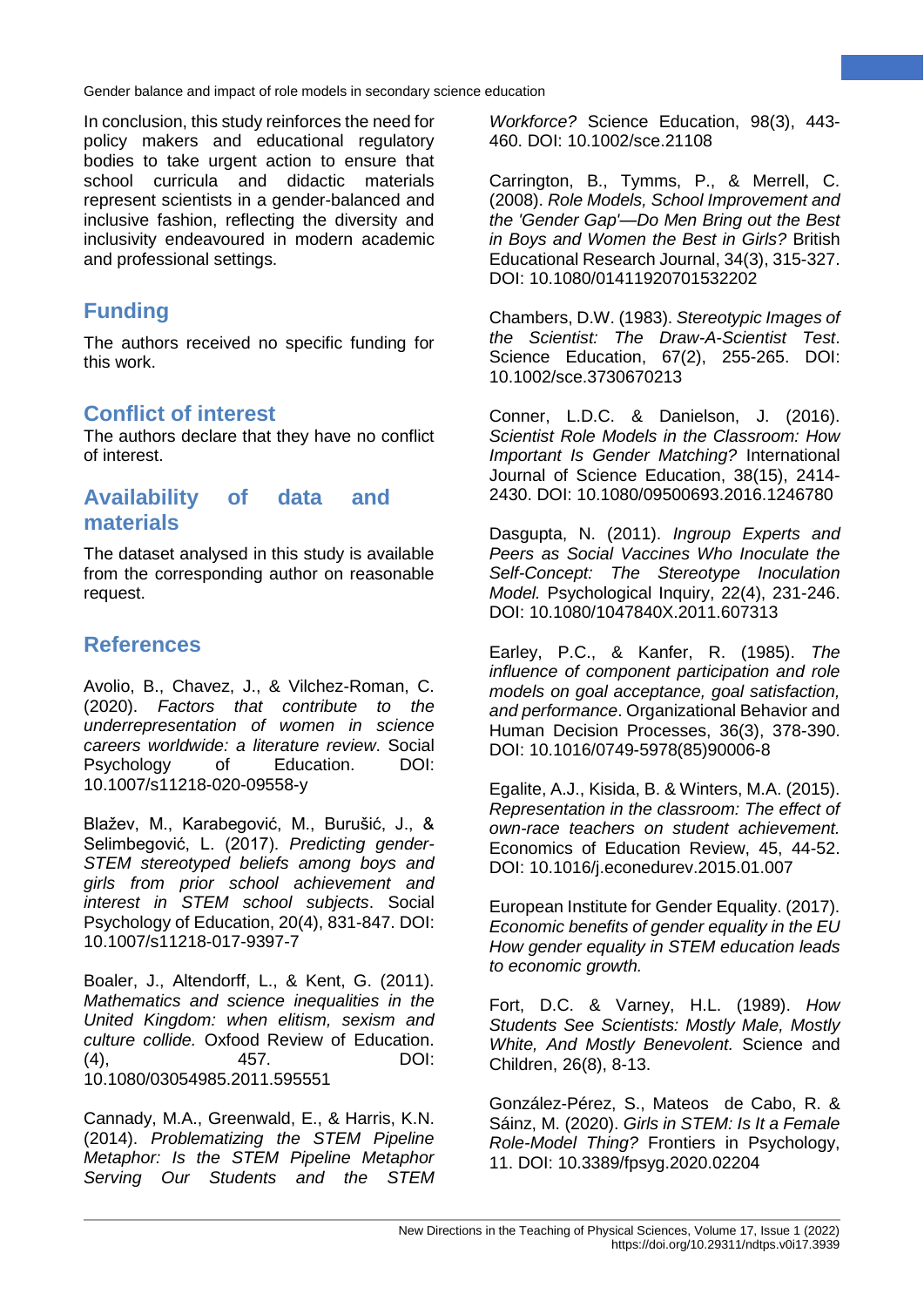Higher Education Statistics Agency. (2020). *What do HE students study?* Retrieved 18/06/2021 from https://www.hesa.ac.uk/dataand-analysis/students/what-study

Hyde, J.S., Mertz, J.E. & Schekman, R. (2009). *Gender, Culture, and Mathematics Performance.* Proceedings of the National Academy of Sciences of the United States of America, 106(22), 8801-8807. DOI: 10.1073/pnas.0901265106

Lockwood, P. (2006). *"Someone Like Me Can Be Successful": Do College Students Need Same-gender Role Models?* Psychology of Women Quarterly, 30(1), 36-46. DOI: 10.1111/j.1471-6402.2006.00260.x

Lockwood, P. & Kunda, Z. (1997). *Superstars and Me: Predicting the Impact of Role Models on the Self.* Journal of Personality and Social Psychology, 73(1), 91–103. DOI: 10.1037/0022-3514.73.1.91

Makarova, E., Aeschlimann, B. & Herzog, W. (2019). *The Gender Gap in STEM Fields: The Impact of the Gender Stereotype of Math and Science on Secondary Students' Career Aspirations*. Frontiers in Education, 4. DOI: 10.3389/feduc.2019.00060

Marx, D.M. & Roman, J. S. (2002). *Female role models: Protecting women's math test performance.* Personality and Social Psychology Bulletin, 28(9), 1183-1193. DOI: 10.1177%2F01461672022812004

Miller, D.I., Nolla, K.M., Eagly, A.H. & Uttal, D.H. (2018). *The Development of Children's Gender-Science Stereotypes: A Meta-analysis of 5 Decades of U.S*. Draw-A-Scientist Studies. Child Development, 89(6), 1943-1955. DOI: 10.1111/cdev.13039

Morgenroth, T., Ryan, M.K. & Peters, K. (2015). *The motivational theory of role modeling: How role models influence role aspirants' goals.* Review of General Psychology, 19(4), 465-483. DOI: 10.1037/gpr0000059

Penner, A.M. & Paret, M. (2008). *Gender differences in mathematics achievement: Exploring the early grades and the extremes.*

Social Science Research, 37(1), 239-253. DOI: 10.1016/j.ssresearch.2007.06.012

Porter, C. & Serra, D. (2020). *Gender differences in the choice of major: The importance of female role models.* American Economic Journal: Applied Economics, 12(3), 226-254. DOI: 10.1257/app.20180426

Potvin, P., Hasni, A., Sy, O. & Riopel, M. (2020). *Two Crucial Years of Science and Technology Schooling: A Longitudinal Study of the Major Influences on and Interactions between Self-Concept, Interest, and the Intention to Pursue S&T*. Research in Science Education, 50(5), 1739-1761. DOI: 10.1007/s11165-018-9751-6

Royal Society of Chemistry. (2018). *Breaking the Barriers Women's retention and progression in the chemical science*.

Scherz, Z. & Oren, M. (2006). *How to Change Students' Images of Science and Technology.* Science Education, 90(6), 965-985. DOI: 10.1002/sce.20159

Shirazi, S. (2017). *Student Experience of School Science.* International Journal of Science Education, 39(14), 1891-1912. DOI: 10.1080/09500693.2017.1356943

Siani, A. & Dacin, C. (2018). *An Evaluation of Gender Bias and Pupils' Attitude towards STEM Disciplines in the Transition between Compulsory and Voluntary Schooling.* New Directions in the Teaching of Physical Sciences, 13(1), n1. DOI: 10.29311/ndtps.v0i13.2966

Siani, A., Marley, S.A., Smith, C. & Donnelly, J. (2020). *Gender and parental education as indicators of students' engagement with STEM subjects.* International Journal of Gender, Science and Technology, 12(2).

Steinke, J. & Paniagua Tavarez, P. M. (2017). *Cultural Representations of Gender and STEM: Portrayals of Female STEM Characters in Popular Films 2002-2014.* International Journal of Gender, Science & Technology, 9(3), 244.

Tan, A.L., Jocz, J.A. & Zhai, J. (2017). *Spiderman and science: How students'*